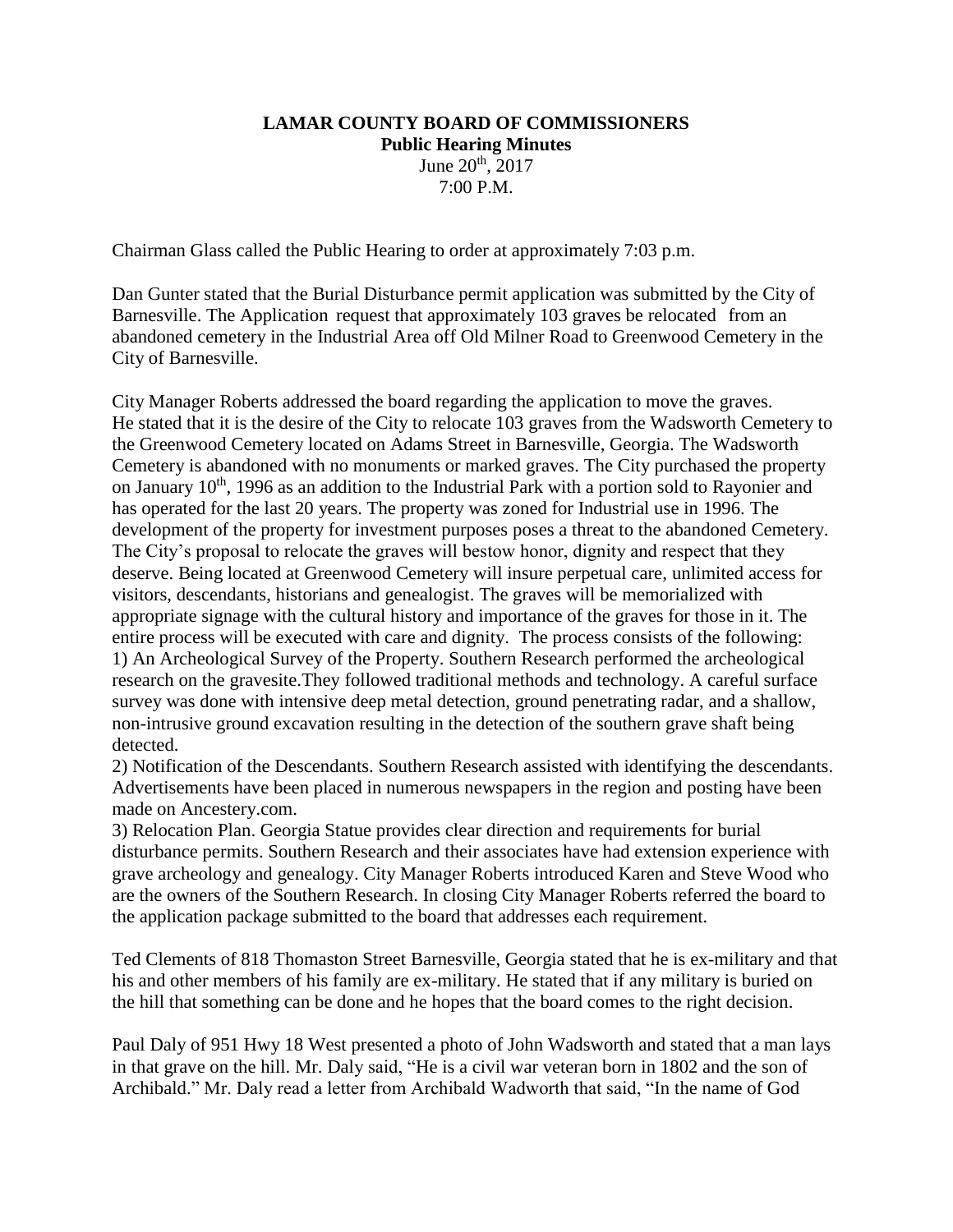Almighty, I, Archibald Wadworth of the county and the state being of advanced age knowing that I must shortly depart this life, deem it right and proper as to regards to myself and my family, and desire my body be buried in a decent and a Christian-like manner. My soul, I trust shall move to God, who gaveth as I go to salvation to the sacraments of the blessed Lord Jesus Christ." Mr. Daly said, "He died in 1856. This to me is an argument about morality and ethics. Honestly I find it hypocritical to dig someone out of a grave and throw them in a mass grave and tell me that this is decent and proper. About five years ago a man came to my house named Charles Gauche and he stated that this is the slave name for his home: Gauche. I walked the fields with this man with tears in his eyes. A 6 foot 4 inch former football player, crying like a baby, saying I just wish I knew where my family was but I am so happy that I can walk this field today and know that they are somewhere. I found an old  $19<sup>th</sup>$  century iron, doing some work around the yard that I gave to his wife. You would have thought that I had given her a pot of gold. Are you going to sit there and tell us that we are good Christian people and then dig people up? Most of you don't know me or anything about me. I want to tell you a story about 9/11. Most of you people know that we were handed buckets up and down that line. You want to know what was in those buckets because I was there. I was a New York City Police Officer. In those buckets were pieces of bodies that we gave back in reference to every single body part. I'm proud that we did that. Proud of the police officers and the fireman that we worked with who gave that respect. All we ask here is in the community is that you do this the right way. This to me is insane. I find it completely of hypocrisy and Christian beliefs. I know Southern Research does a great job. I spoke to Mark McDonald today with the State of Georgia and he asked me to reach out to Mayor Banks, because I guess he knows him, and he asked me to relay a message to him saying that he can't believe that you would go for this because there are other options. Mr. Daly's suggestion is that we turn around and slow down. Take the foot off the pedal. This doesn't need to be done tomorrow. I know that you don't have anything that is concrete. Let's talk about this as a community as a whole and let's see what we can come up with. I think we are rushing to judgement and I think it is wrong. I believe that without a doubt that there are slaves buried there because I have seen it in writing. A man in 1913 talks about how many graves he saw up there and there is an article in the paper but he has no time to talk about it now. We can dig all of that stuff up later and we go through this later. The stuff I found was unbelievable. We can't sit here as a community and decide we are just going to dig people up and throw them in the garbage. We still have over 30,000 body parts in New York City and it cost the City of New York millions and millions of dollars to keep them there because it is the right thing to do." Mr. Daly requested that the board do the right thing.

Wyly Hill of 1068 Five Points Road addressed the board and said that he feels that if this permitted to go in here it will cause a dangerous situation. He stated that when someone is buried money is not our God and the City does not want to lose their money if they can't relocate the bodies. They have no right to do this. Mr. Hill said that no one in the room would want an ancestor to be dug up and moved. Mr. Hill stated that a fence should be placed around the gravesite and that a grave should not be desecrated and he is fully against any such action.

Ashley Gilles of 425 Abbott Road addressed the board and stated that Georgia Law states that any graveyard or cemetery is supposed to have an easement where you have access for relatives to come visit and that proposes a legal issue. She said that it was not documented and maybe the zoning is incorrect. Ms. Gilles said that she doesn't know what company would want to go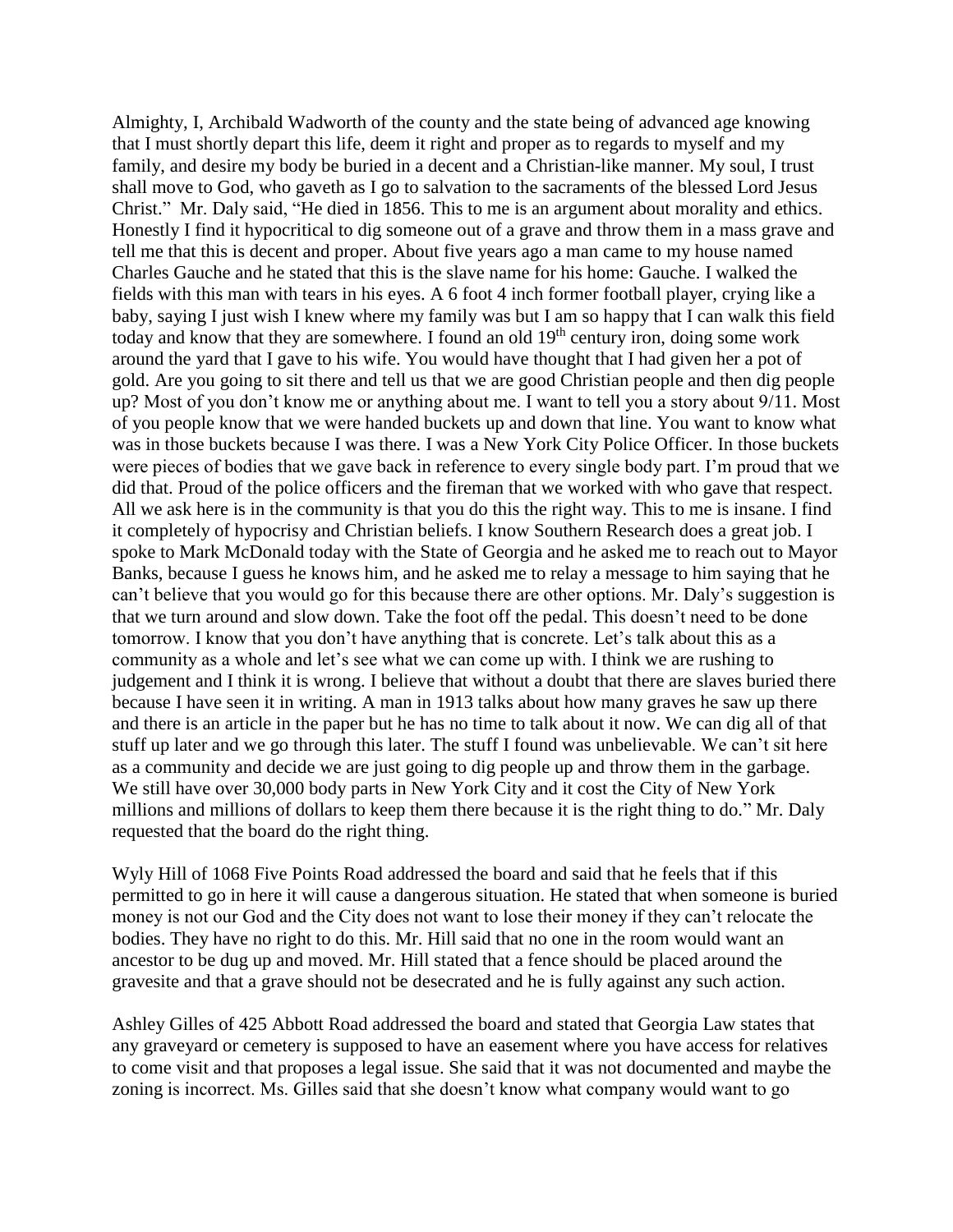through such a horrendous line of red tape when there is supposed to be an easement. Ms. Gilles said, "You could draw up an easement for the cemetery and with that being said, you may be able to squash this whole thing and keep everyone's dignity. I am a Christian and I have never been in a board room where prayers are said. We are all Christian and that is the reason I moved to the South. I like that you pray in this county. We are all brothers and sisters. We should be respectful of our brothers and sisters who are buried up there."

Valerie Hill of 1068 Five Points Road addressed the board stating that she agreed with her husband. She said, I visited the gravesite last night and as I stood there and looked at the hill with the four trees naked it almost looked like where Christ was crucified. This should be treated as sacred land." Ms. Hill stated that Tim Turner wrote a historical book that says 20 confederate soldiers and slaves were both buried there and things are changing to suit the City's needs. Ms. Hill said that the City is desecrating the graves for their own gain and need. Ms. Hill asked why they just didn't buy the old Carter's Mill building and re-do it and preserve this land.

Penny Hutson of Milner, addressed the board and said that she has religious beliefs and believes that you should not disturb a person's family place. She said, "There are Christian families and Civil War soldiers buried there. This is not about who they are or what they did in life. We are speaking for people that have no voice. They were buried with love and dignity. What gives anyone the right to dig up anyone and put their remains or what's left of their remains in a box to be buried elsewhere? Why has the City not thought about the people that are buried there and their descendants?" Ms. Hutson said that she has done research and located descendants in Griffin, Georgia. Ms. Hutson went on to ask why the cemetery had not been maintained if the gravesite is owned by the City, why it was not taken care of and why there was not a memorial marker. Ms. Hutson stated that she and others have done extensive research and gathered newspaper articles and pics of the family. There are close to 140 graves there and there is so much more research that is needed. Ms. Hutson stated that she didn't know about this until Walter Geiger of the Barnesville Herald Gazette wrote about it in the paper. Ms. Hutson said that all fallen soldiers of all wars wouldn't think of doing this much less former slaves who are buried there. Ms. Hutson said that this is a disgrace and she is saddened for the people up there that she voted for are supporting this for the sake of what? Greed, money and she is glad that she doesn't have to make this decision.

Robert Neal Devane of 103 Lambdin Circle stated that in 1976 a solider William Ossian Flipper was the first black graduate of the United States Military Academy in West Point. He said, "A horse was stolen with a white lady on the horse and he got on another horse and brought the horse back to town with the lady on the horse. The reason he was court martialed was because she gave him a hug and she was the daughter of General of the Brigade. He was buried in Atlanta and his body was exhumed and moved to hometown in Thomasville, Georgia. Turk McCall, an Anthropologist at Valdosta State University, had a fund raiser and got his body exhumed and moved and there were a lot of people there. He got a memorial funeral with full military honors. Mr. Devane said not everyone buried on that hill is William Ossian Flipper and what will he get?"

Angela Ledford 350 Bottoms Road Barnesville addressed the board and stated that anyone who is friends of her on Facebook for the last two year has watched her as she has visited graves. Her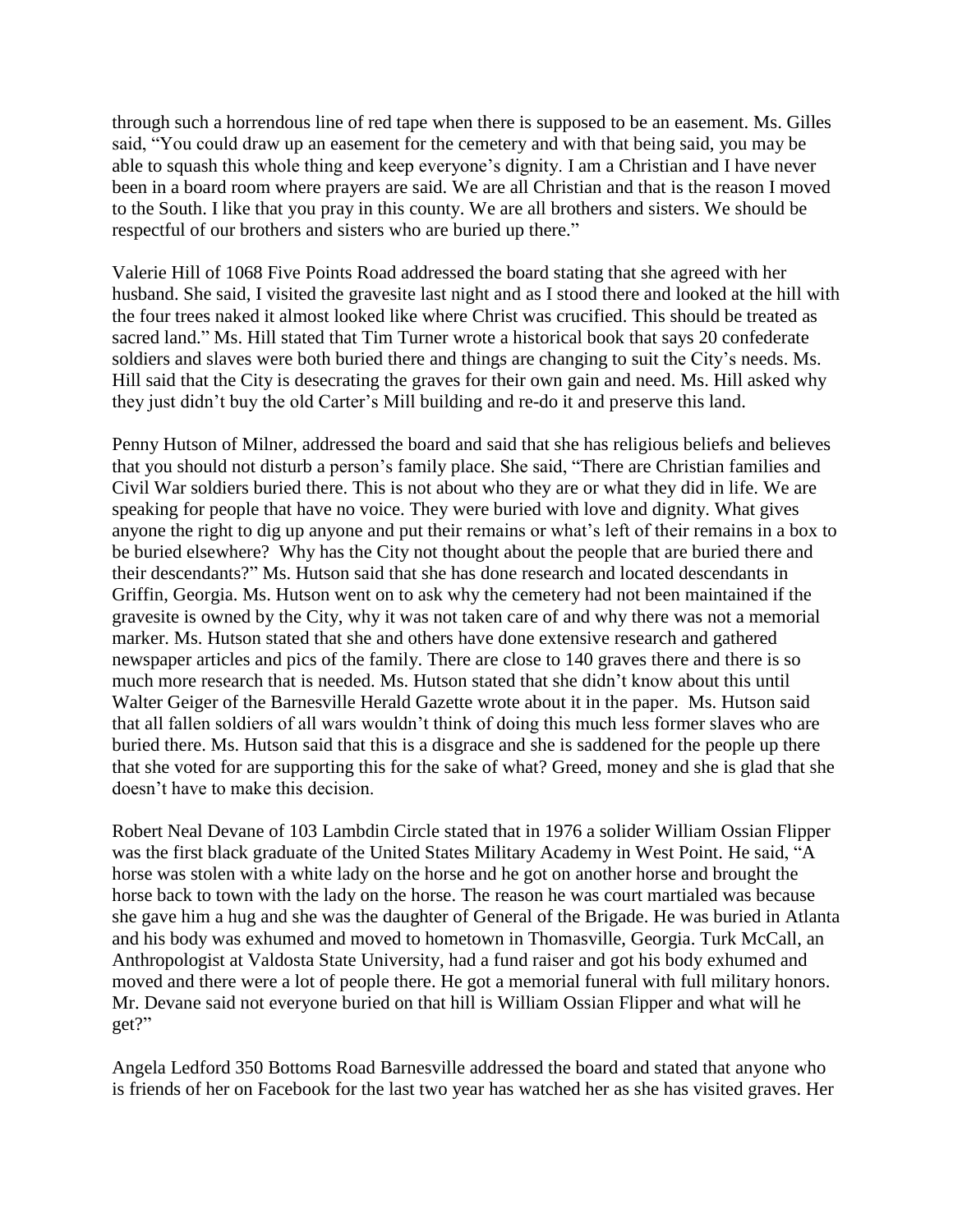husband has watched too and knows that one life can make a difference. Ms. Ledford said, "There are no headstones out there to place rocks. I didn't know that there was a cemetery there and I live 10 miles away. If I would have known I would have gone multiple times to try to find out anything about this. My mother thinks that I am morbid for going to look for graves at cemeteries but I just want to pay tribute and honor for the people that shaped our lives. These people had a lot of land to donate. There was a patient at Central State that I would have liked to have known about him but they threw them all in a mass grave and the only record is a list on the bottom of an angel statue. There were 25,000 people who died and the only thing left was a list of names on the bottom of an angel statute. This not how we do things in the south and this country is tearing down monuments of dead people every day and Lamar County is one of them and this is just not right. Twenty years ago they could have put in an easement so that people like me that want to go visit and say thank you could have access. They don't want to use Carter's because of traffic and they want to throw it out there on Hwy 18 where people are already dying at a mass rate because of traffic from the saw mill. I ask the board to not dig these people up because they are already not known and they are not where they wanted to be."

Kristie Sims of 118 Landin Circle addressed the board and stated that she is a business owner and has lived in Barnesville about 30 year and that she doesn't like to stir the pot but she wanted them to know that this is wrong. Ms. Sims said that you shouldn't dig people up and re-locate them. She just wanted the board to know that.

Melissa Cline of 420 Country Kitchen Road wanted to know when the last person that was buried there because, like many other people, she has been looking stuff up online and she found a Wadsworth descendant. In her obituary, it stated that she was buried at the Wadsworth Family Cemetery in 2015. Ms. Cline said, Maybe there are other Wadworth Cemetery's but if it was last year, they think that this is their final resting place and for the City to dig these people up and move them, and I understand that they are in an unmarked grave now, but this is wrong and at least the descendants knew that was where they were located. To move graves for monetary gain is wrong and if you can live with that then so be it but I am not going to stand in front of my maker and say, "You know I voted for that." If you think that this is ok and can live with that, then vote the way you want. For now you are talking about 140 graves but if someone comes in with a bunch of money and wants to move everyone out of Greenwood Cemetery where does the board draw the line. The board has to decide but I hope that you can make the right decision and one you can live with."

Tim Dix of 204 Poplar Street Barnesville addressed the board and wanted to know if there is a time line for the permit. Chairman Glass responded that it is 30 days from the date of the Public Hearing and that a decision of yes or no has to be made. Mr. Dix said, "Is this because this is an opportunity to bring industrial development into that area and what happens if the deal falls through and the City of Barnesville backs out? Is there a bargaining period? Is the City of Barnesville actually committed to making this move once it is approved? Does the City have their feet to the fire? Is there a time table?" Attorney Mayfield stated that there is a time table for the Public Hearing.

Donnie Raiford of 510 Cannafax Road stated that he has lived here for 11 years and he cares about the City and the Community and what is right and what is wrong. Mr. Raiford stated that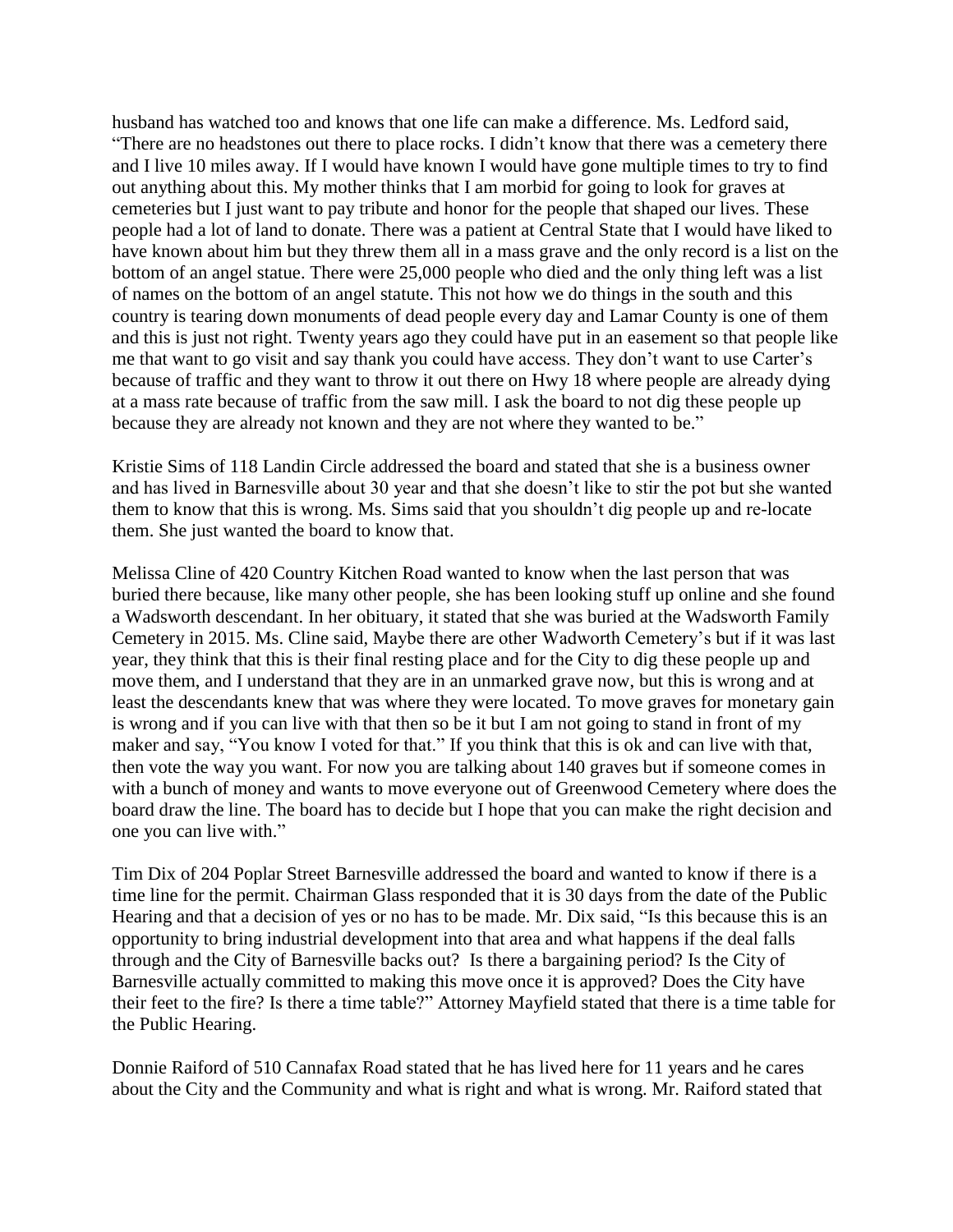he lived in Atlanta and traveled South on I-75 and on Cleveland Avenue there is a cemetery that has a fence around it. These graves were not disturbed and they are on a major interstate. Mr. Raiford asked if this site falls under the Historical Register and if the City is selling out only they knew the real intent.

City Manager Roberts answered the question from Ms. Cline regarding when the last person was buried at the Wadsworth Cemetery and responded that it was somewhere just after the year 1900. Mr. Daly in the audience said that it was early  $20<sup>th</sup>$  century.

Felicia Daly of 951 Hwy 18 West stated that they had completed construction on I-75 in Atlanta and 2 cemeteries were not disturbed. Ms. Daly said, "There has to be land available in this rural community where there is land everywhere and rail road tracks are everywhere. What about Carter's Mill where there is a dilapidated building and I'm sure that if they went in there it is loaded with rodents and bats and all kinds of things. Why can't it be restored or leveled and rebuilt? There is a rail road, access to I-75 and it's in walking distance from downtown and it could re-vitalize downtown. This is just food for thought."

Paul Daly stated that he has been in contact with the heirs and descendants and spoke to a lady in the Midwest who was appalled by this news. He has also sent out emails to descendants and would like for the Board to just take their foot off the gas pedal. Mr. Daly said that he just wants them to do what is right. He also said he wished he had more time because he feels like he could come up with more information.

Chairman Glass called for any other Public Hearing Comments. There being none, Vice-Chairman Horton made a motion at 7:42 p.m. to close the Public Hearing. Commissioner Heiney seconded the motion. The motion passed unanimously.

## THE LAMAR COUNTY BOARD OF COMMISSIONERS

\_\_\_\_\_\_\_\_\_\_\_\_\_\_\_\_\_\_\_\_\_\_\_\_\_\_\_\_\_\_\_\_\_\_\_\_\_\_\_\_\_\_\_\_\_

\_\_\_\_\_\_\_\_\_\_\_\_\_\_\_\_\_\_\_\_\_\_\_\_\_\_\_\_\_\_\_\_\_\_\_\_\_\_\_\_\_\_\_\_\_

\_\_\_\_\_\_\_\_\_\_\_\_\_\_\_\_\_\_\_\_\_\_\_\_\_\_\_\_\_\_\_\_\_\_\_\_\_\_\_\_\_\_\_\_\_

Charles Glass, Chairman

Bennie Horton, Vice-Chairman

Robert Heiney, Commissioner